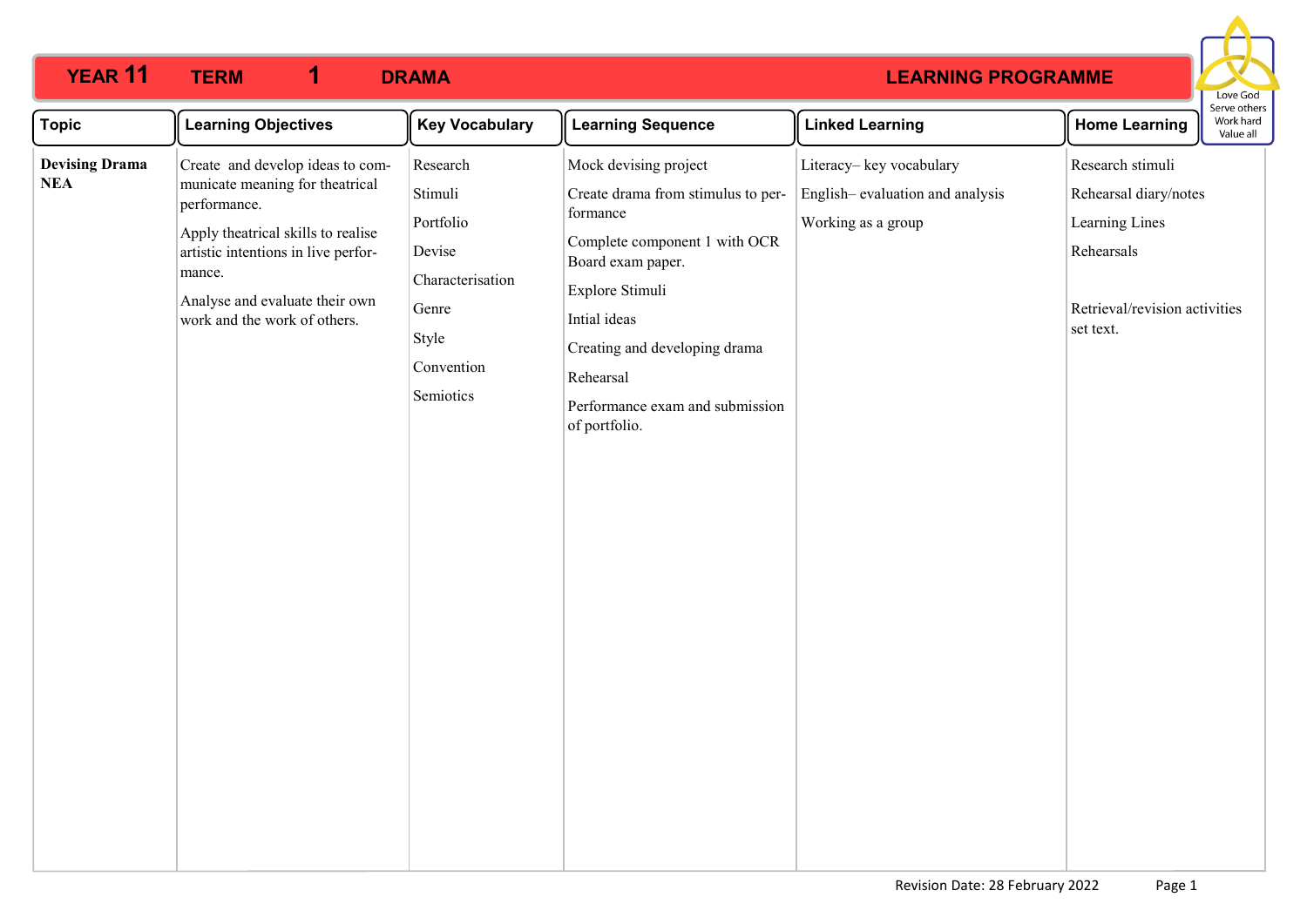### **YEAR 11 TERM 2 DRAMA 2**

# **LEARNING PROGRAMME**



| <b>Topic</b>                       | <b>Learning Objectives</b>                                                                                                                                                                                                                                                               | <b>Key Vocabulary</b>                                                        | <b>Learning Sequence</b>                                                                                                                                                                                                                                                                                                                                                                                                                                                                                                                                                                                                                                                                                                                                                                                                                                                                                                                                                                                                                                                                                                                   | <b>Linked Learning</b>                                                                                                                                                                                                                                                  | <b>Home Learning</b>                                                 | יכו עכ טנווכו<br>Work hard<br>Value all |
|------------------------------------|------------------------------------------------------------------------------------------------------------------------------------------------------------------------------------------------------------------------------------------------------------------------------------------|------------------------------------------------------------------------------|--------------------------------------------------------------------------------------------------------------------------------------------------------------------------------------------------------------------------------------------------------------------------------------------------------------------------------------------------------------------------------------------------------------------------------------------------------------------------------------------------------------------------------------------------------------------------------------------------------------------------------------------------------------------------------------------------------------------------------------------------------------------------------------------------------------------------------------------------------------------------------------------------------------------------------------------------------------------------------------------------------------------------------------------------------------------------------------------------------------------------------------------|-------------------------------------------------------------------------------------------------------------------------------------------------------------------------------------------------------------------------------------------------------------------------|----------------------------------------------------------------------|-----------------------------------------|
| Performance and<br><b>Response</b> | Learners apply their presentation<br>and performance skills through<br>realising two key extracts from one<br>centre-chosen text.<br>Apply theatrical skills to realise<br>artistic intentions in live<br>performance.<br>Analyse and evaluate their own<br>work and the work of others. | Characterisation<br>Genre<br>Style<br>Convention<br>Playwright<br>Intentions | Learners will explore the context of $ AO1 $<br>the whole text considering how the<br>social, cultural and historical<br>aspects of the text might have an<br>impact on their realisation.<br>Learners will complete a concept<br>pro forma describing their research<br>on the text and their artistic<br>intention for the performance.<br>Learners must develop, apply and<br>practise their skills in acting or<br>design to interpret the playwright's<br>intention, leading them to<br>communicate the extracts in a way<br>that will engage the audience.<br>Learners presenting the<br>performance through acting will<br>consider the style of presentation;<br>their role and its development into<br>one that has an impact and is<br>appropriate for the extract;<br>characterisation and the<br>relationship of their roles with<br>others and with the audience.<br>Learners presenting the<br>performance through design will<br>consider the style of presentation;<br>how their design work will<br>augment and complement the work<br>of the actors; and how their designs<br>will support the impact on an<br>audience. | Create and develop ideas to communicate<br>meaning for theatrical performance.<br>AO <sub>2</sub><br>Apply theatrical skills to realise artistic<br>intentions in live performance.<br>Literacy-key vocabulary<br>English-evaluation and analysis<br>Working as a group | Research of play and<br>playwright.<br>Rehearsal diary<br>Rehearsals |                                         |